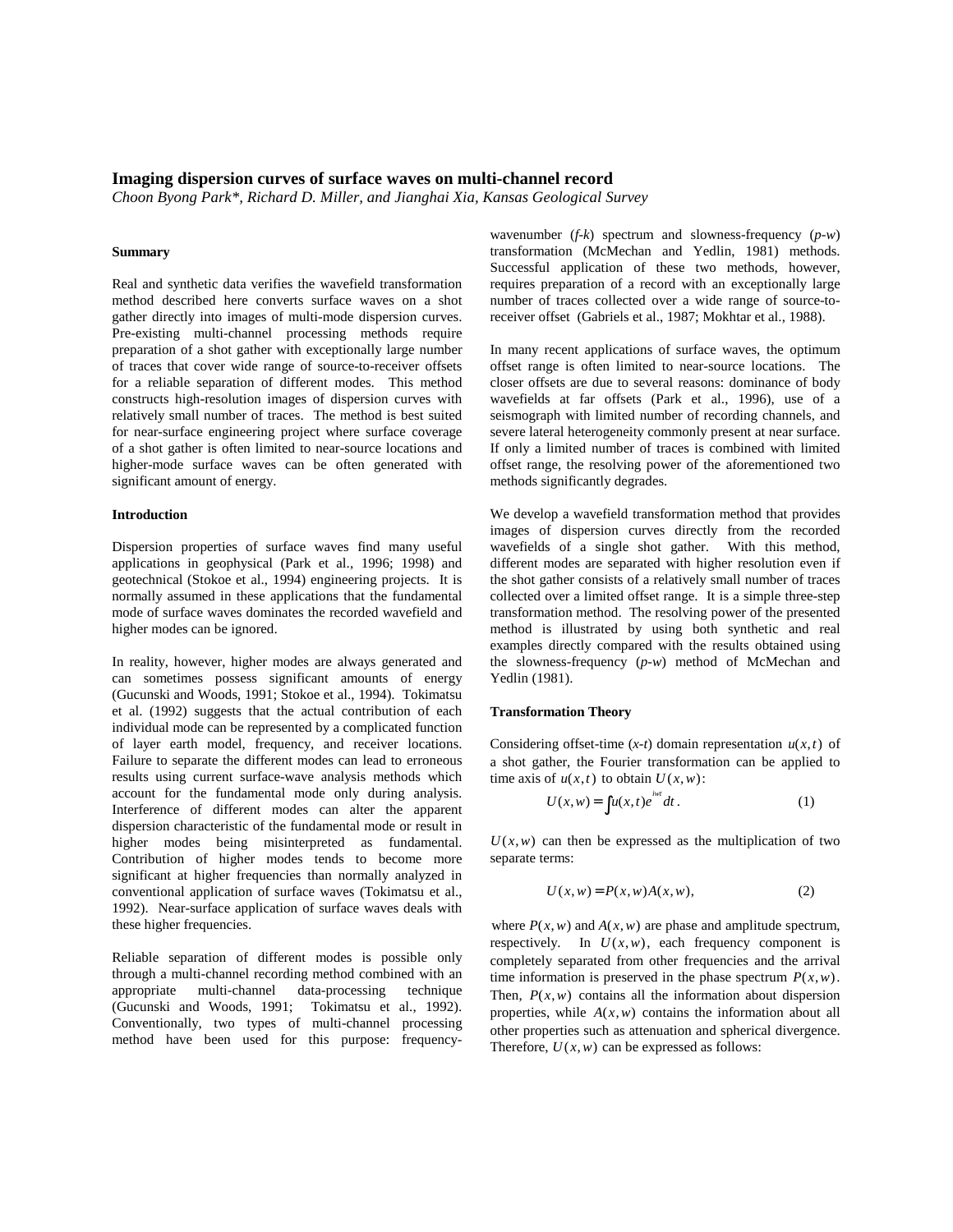$$
U(x, w) = e^{-i\Phi x} A(x, w), \qquad (3)
$$

where  $\Phi = w / c_w$ ,  $w = \text{frequency in radian, and } c_w = \text{phase}$ velocity for frequency *w*.

Applying the following integral transformation to  $U(x, w)$  in (3) we obtain  $V(w, \phi)$ :

$$
V(w, \phi) = \int e^{i\phi x} \left[ U(x, w) / \left| U(x, w) \right| \right] dx
$$
  
= 
$$
\int e^{-i(\Phi - \phi)x} \left[ A(x, w) / \left| A(x, w) \right| \right] dx.
$$
 (4)

The integral transformation in (4) can be thought of as the summing over offset of wavefields of a frequency after applying offset-dependent phase shift determined for an assumed phase velocity  $c_w$  (=w/ $\phi$ ) to the wavefields in (3). This process is identical to applying a slant stack to the equivalent time-domain expression of  $U(x, w) / |U(x, w)|$  for a single frequency. To insure equal weighting during analysis of wavefields from different offsets  $U(x, w)$  is normalized with respect to offset compensating for the effects of attenuation and spherical divergence. Therefore, for a given *w*,  $V(w, \phi)$  will have a maximum if

$$
\phi = \Phi = w / c_w \tag{5}
$$

because  $A(x, w)$  is both real and positive. For a value of  $\phi$ where a peak of  $V(w, \phi)$  occurs, the phase velocity  $c_w$  can be determined. If higher modes get appreciable amount of energy, there will be more than one peaks

Dispersion curves result from transforming of  $V(w, \phi)$  to obtain  $I(w, c_w)$  through changing the variables such that  $c_w = w / \phi$ . In the *I*(*w*, *c<sub>w</sub>*) wavefields, there will be peaks along the  $c_w$ -axis that satisfy (5) for a given *w*. The locus along these peaks over different values of *w* permits the images of dispersion curves to be constructed.

# **Examples Synthetic Data**

The previously described method was applied to a synthetic 24-channel shot gather (Figure 1a) containing three different modes of surface waves whose dispersion relations and amplitude spectrum are displayed in Figures 1b and 1c, respectively. Figure 2a displays images of dispersion curves obtained by applying this method to the synthetic data set (Figure 1a). Each individual dispersion curve is distinguishable at frequencies higher than 40 Hz. At frequencies lower than 40 Hz the first higher mode lacks separation from the fundamental mode. This apparent overlap is due to the similarities in phase velocities in that frequency range.

To illustrate the resolving power of the presented method, the slowness-frequency (*p-w*) transformation method by McMechan and Yedlin (1981) was also applied to the same synthetic data set in Figure 1a and the results are shown in Figure 3a. Comparing this image to Figure 2a, it is clear that overall resolution of the image for the method presented here is much higher.

To investigate the importance of including far-offset traces in both methods, two additional shot gathers were modeled (not shown in this paper) with sufficient channels to expand the offset coverage. The results of applying this and *p-w* methods to these shot gathers are displayed in Figures 2b, 2c, and Figures 3b, 3c, respectively. It is noticeable that resolution of the images generally increases in both methods as the number of traces increases to include further offsets. In any case the resolving power of the presented method is superior to that of the other method. The superiority becomes more significant when the total number of traces is fairly small.



Figure 1. (a) A synthetic 24-channel shot gather that contains surface waves only. Three different modes of surface waves are modeled. (b) Dispersion relations and (c) amplitude spectra for each mode.

#### **Examples Real Data**

Both methods were also applied to a real 32-channel shot gather obtained by using 10-kg sledge hammer as source at a test site near Kansas Geological Survey (KGS), Lawrence, Kansas (Figure 4). Most of the wavefield visible on the record represent ground roll with no significant amount of body wave present.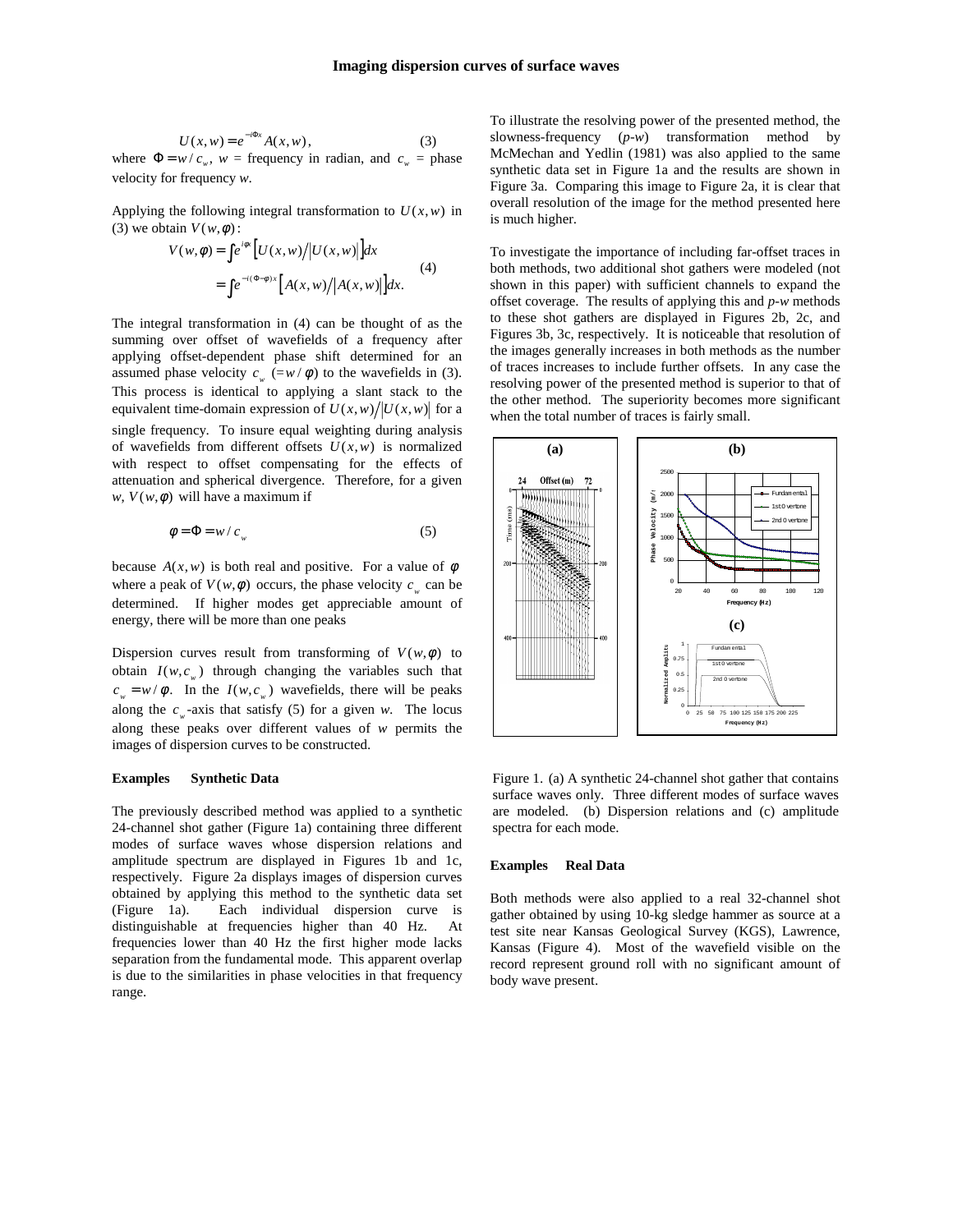

Figure 2. Images of dispersion curves obtained by applying presented method to synthetic shot gather of (a) 24-channel (Figure 1a), (b) 48-channel, and (c) 96-channel. Source-to-receiver offset ranges covered in each case are also indicated in title of each figure.

Figure 3. Same images obtained by applying *p-w* method.



Figure 4. A 32-channel shot gather collected at a test site near Kansas Geological Survey, Lawrence, Kansas.

Images of dispersion curves obtained by applying the presented and *p-w* methods to this field record are shown in Figures 5a and 5b, respectively. Dispersion curves of three different modes are clearly identified in the frequency range of 20-100 Hz using the presented method. Only two dispersion curves of low resolution can be identified in a much narrower frequency band on section obtained using the *p-w* transformation method.

Phase velocities picked from the fundamental-mode dispersion curve in Figure 5a were used for an inversion process (Xia et al., 1997) to generate a preliminary velocity model. The velocity model was updated by comparing the dispersion curves of first three modes with experimental dispersion curves (Figure 5a) until a satisfactory match was achieved. The velocity profile in Figure 5c represents the model obtained in this manner. Because the overall inversion process was based upon examination of multi-mode dispersion curves, we believe the model should represent more realistic results than the



Figure 5. Images of dispersion curves obtained from the shot gather in Figure 4 by using (a) this, and (b) *p-w* methods. (c) Velocity model obtained through an inversion process accounting for all the three dispersion curves identified in (a), and (d) dispersion curves of first three modes corresponding to this velocity model.